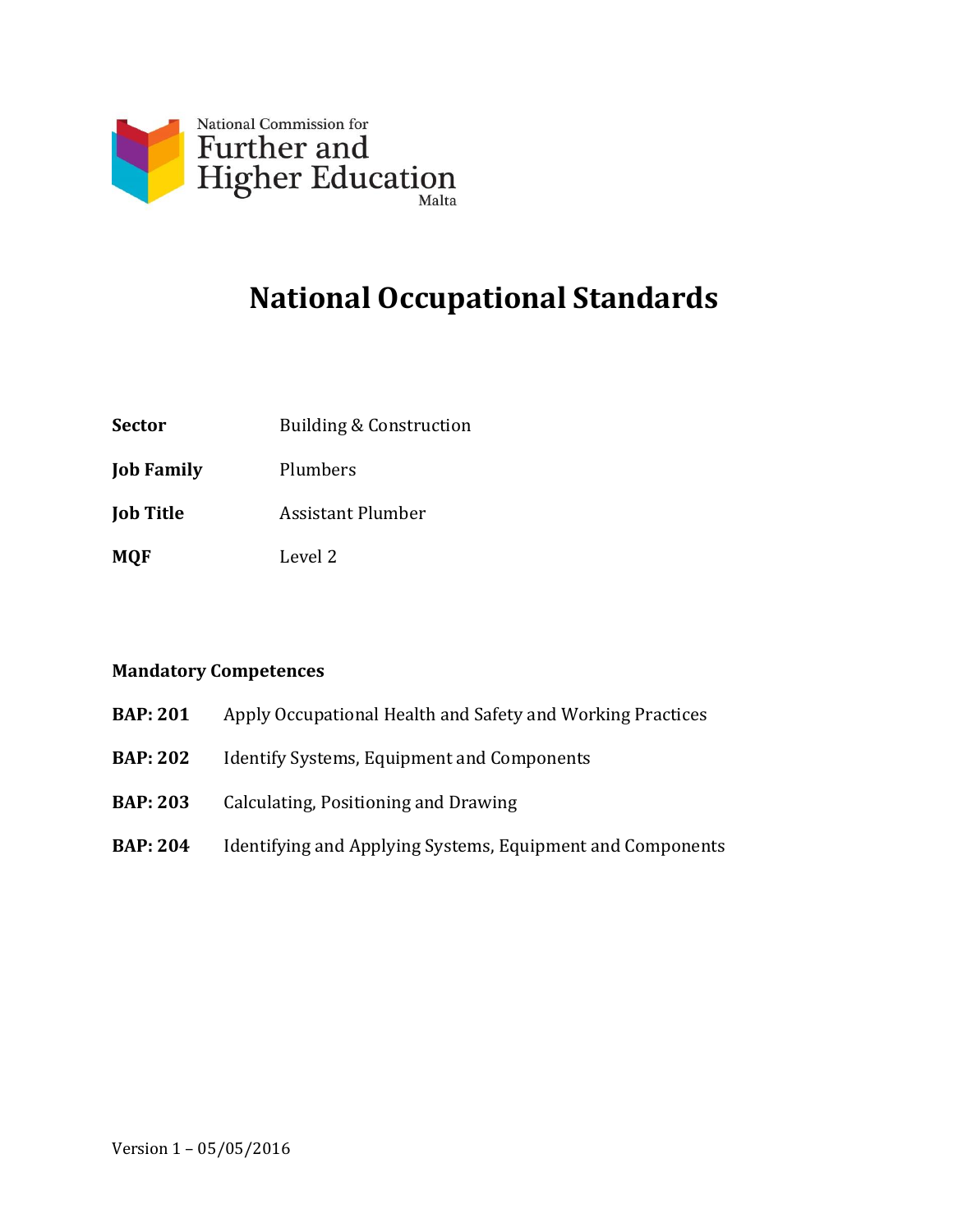

# **BAP: 201 Apply Occupational Health and Safety and Working Practices**

| <b>Description</b><br>of Unit         | This unit is about being able to use safe procedures and safe work<br>practices applicable to pipe-work used for the transportation of non-<br>hazardous fluids up to a pressure of 3 Bar. The persons carrying out this<br>work must possess the necessary knowledge and skills to ensure that<br>their actions do not create health and safety risks to others, identify risks<br>and hazards associated with the working environment, tools and<br>equipment and materials and substances used. |
|---------------------------------------|----------------------------------------------------------------------------------------------------------------------------------------------------------------------------------------------------------------------------------------------------------------------------------------------------------------------------------------------------------------------------------------------------------------------------------------------------------------------------------------------------|
|                                       |                                                                                                                                                                                                                                                                                                                                                                                                                                                                                                    |
|                                       | The candidate must have the necessary knowledge and skills to:                                                                                                                                                                                                                                                                                                                                                                                                                                     |
| <b>Performance</b><br><b>Criteria</b> | Carry out safe working practices to prevent hazards and to ensure the<br>1.<br>safety of workers and members of the public.                                                                                                                                                                                                                                                                                                                                                                        |
|                                       | 2. Carry out safe working practices using appropriate equipment and<br>materials to prevent damages to work areas.                                                                                                                                                                                                                                                                                                                                                                                 |
|                                       | Carry out the safe erection, use and dismantling of simple scaffold<br>3.<br>platforms less than 2m high.                                                                                                                                                                                                                                                                                                                                                                                          |
|                                       | 4. Set up safety barriers and signage around a work environment hazard<br>to protect workers and members of the public.                                                                                                                                                                                                                                                                                                                                                                            |
|                                       | Use protective clothing and safety equipment to accomplish tasks.<br>5.                                                                                                                                                                                                                                                                                                                                                                                                                            |
|                                       | 6. Use and store material hazardous to health in a safe manner.                                                                                                                                                                                                                                                                                                                                                                                                                                    |

7. Locate and manually operate the isolating valve to disconnect domestic water services from the main water supply.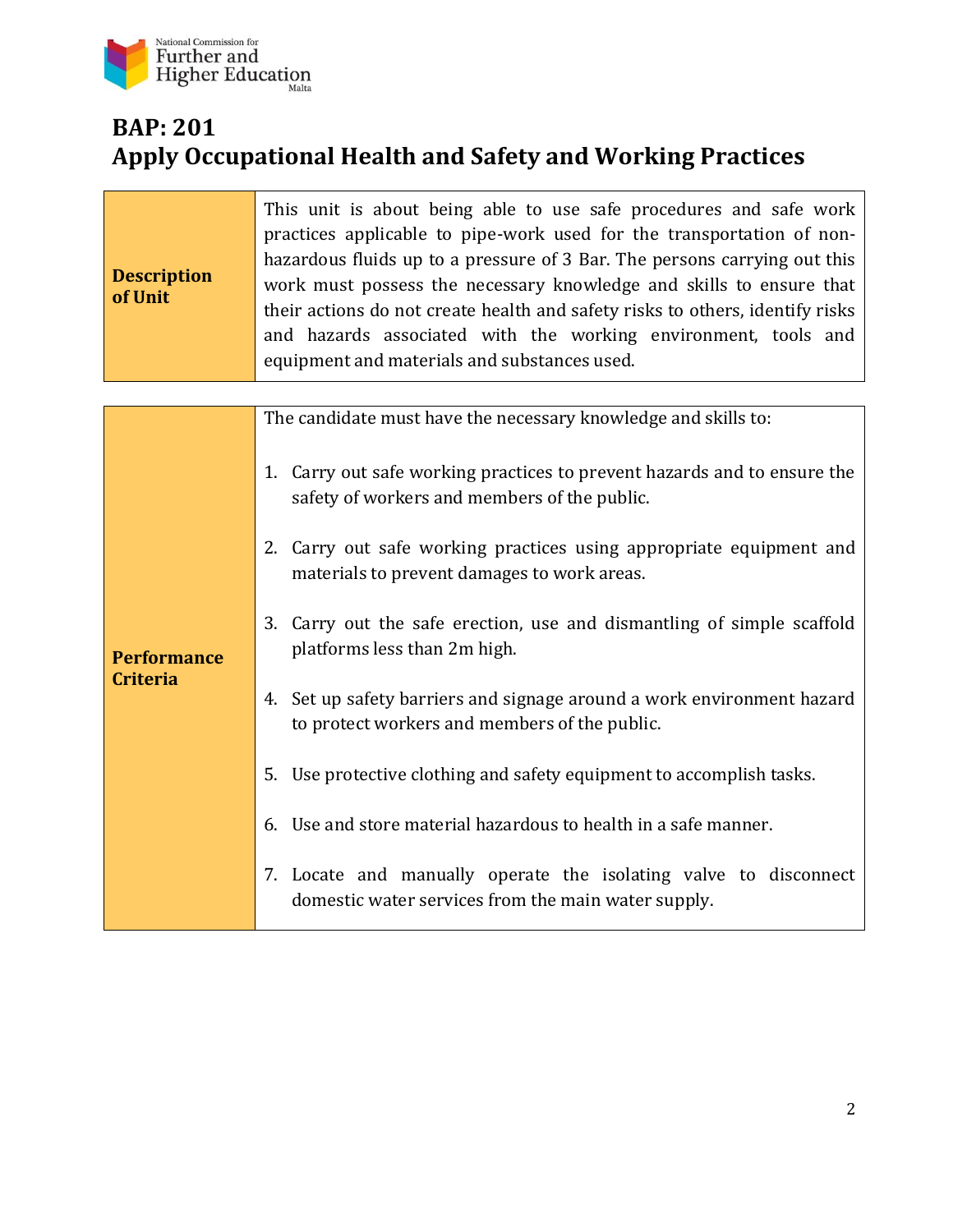

|                                     | 1. Understands the roles and responsibilities of themselves and others<br>under the Occupational Health and Safety Act 2000.                                                                                                                                |
|-------------------------------------|-------------------------------------------------------------------------------------------------------------------------------------------------------------------------------------------------------------------------------------------------------------|
|                                     | 2. Knows the health and safety risks associated with their role which<br>include tools, materials and equipment used and working practices<br>and procedures.                                                                                               |
|                                     | Recognises potential hazardous material at the workplace.<br>3.                                                                                                                                                                                             |
|                                     | 4. Understands the procedures for dealing with potential hazardous<br>material in the place of work.                                                                                                                                                        |
|                                     | 5. Understands health concerns associated with the workplace and safe<br>practices when carrying out work.                                                                                                                                                  |
|                                     | 6. Seeks expert assistance when help is needed.                                                                                                                                                                                                             |
| <b>Required</b><br><b>Knowledge</b> | 7. Acknowledges hazards and potential hazards at the place of work<br>(such as electricity, slippery and uneven surfaces, dust and fumes,<br>handling and transporting, contaminants and irritants, fire, heights,<br>improper use of tools and equipment). |
|                                     | 8. Understands the importance of being alert to the presence of hazards<br>in the place of work.                                                                                                                                                            |
|                                     | 9. Knows the responsible persons to whom to report health and safety<br>matters.                                                                                                                                                                            |
|                                     | 10. Knows the emergency procedures in the place of work.                                                                                                                                                                                                    |
|                                     | 11. Knows the first aid facilities that exist within the work area.                                                                                                                                                                                         |
|                                     | 12. Understands the general risk assessments, method statements and<br>how to apply them in the place of work.                                                                                                                                              |
|                                     | 13. Understands the use of barriers and warning signs.                                                                                                                                                                                                      |
|                                     | 14. Knows and understands the method used o protect work areas from<br>damage due to portable heating equipment.                                                                                                                                            |
|                                     | 15. Understands and explains how to safely use scaffold platforms (less<br>than $2m$ ).                                                                                                                                                                     |
|                                     |                                                                                                                                                                                                                                                             |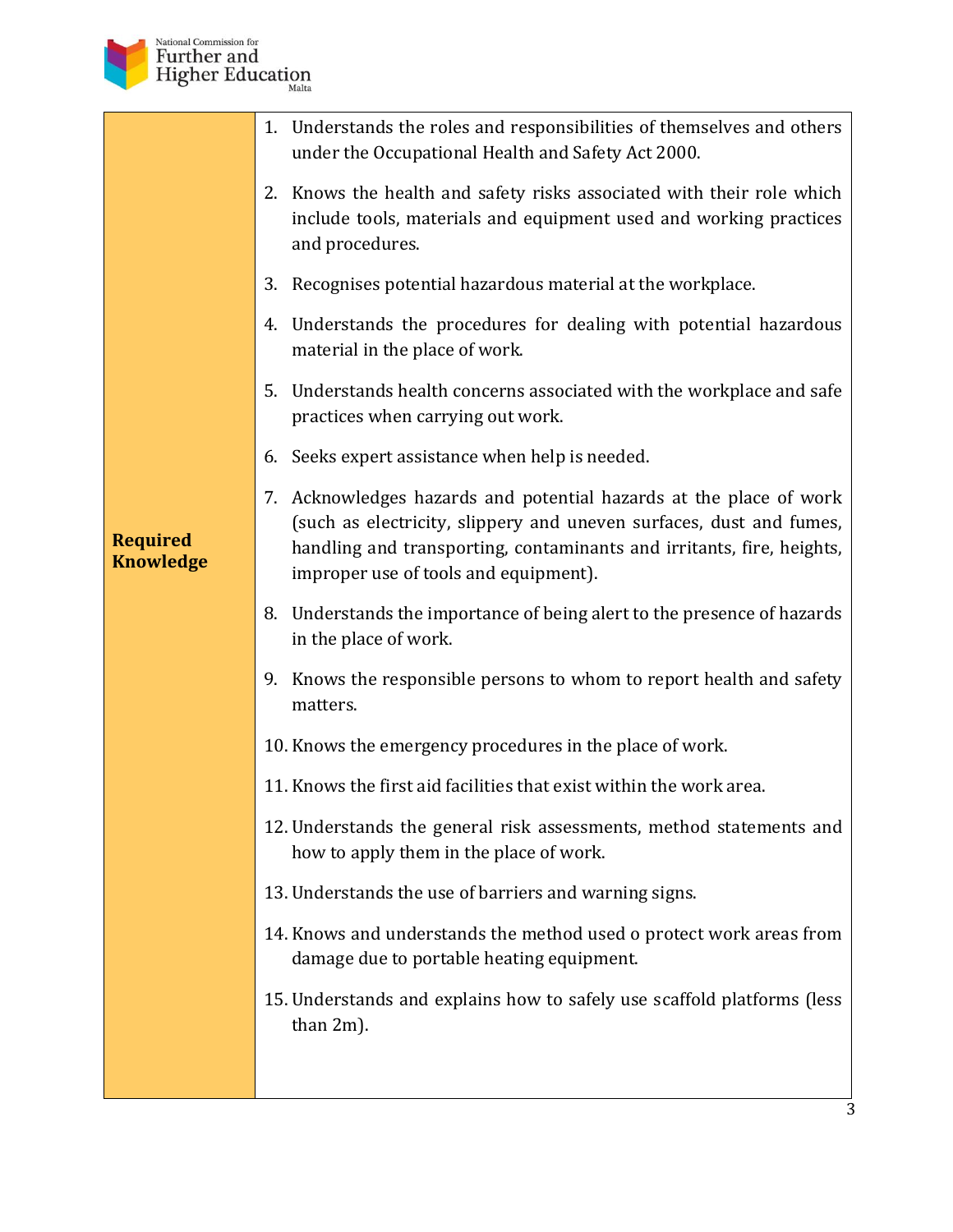

| 16. Understands the necessary safety precautions including the use of<br>protective clothing and equipment for a range of applications.<br>17. Knows and understands the methods used for protecting customers'<br>property.<br>18. Identifies isolating valves. |
|------------------------------------------------------------------------------------------------------------------------------------------------------------------------------------------------------------------------------------------------------------------|
| 19. Knows and understand when it is required to isolate services from<br>the supply.                                                                                                                                                                             |
| 20. Describe any materials hazardous to health                                                                                                                                                                                                                   |
| 21. Used in plumbing installations.                                                                                                                                                                                                                              |
| 22. Outlines the preventative and remedial actions to be taken in the<br>case of exposure to toxic materials.                                                                                                                                                    |
|                                                                                                                                                                                                                                                                  |

|                                  | 1. Recognises which health and safety procedures are relevant to the<br>working environment and follows these procedures.                                                                           |
|----------------------------------|-----------------------------------------------------------------------------------------------------------------------------------------------------------------------------------------------------|
|                                  | Complies with duties and obligations as defined by the Occupational<br>2.<br>Health and Safety Act 2000.                                                                                            |
|                                  | 3. Follows workplace policies and suppliers' and manufacturers'<br>instructions for the safe use and maintenance of tools and equipment.                                                            |
| <b>Required</b><br><b>Skills</b> | 4. Controls health and safety hazards within their capability and job<br>responsibility.                                                                                                            |
|                                  | 5. Reports any hazards which may present risk to relevant persons.                                                                                                                                  |
|                                  | 6. Ensures that correct procedures are taken at the place of work so that<br>the health and safety of themselves, other workers and members of<br>the public are not endangered.                    |
|                                  | 7. Follows correct procedures in the event of injuries to themselves or<br>others.                                                                                                                  |
|                                  | 8. Adheres to work production and installation processes as officially<br>instructed and which are in line with health and safety requirements<br>as per instructions given to him by his employer. |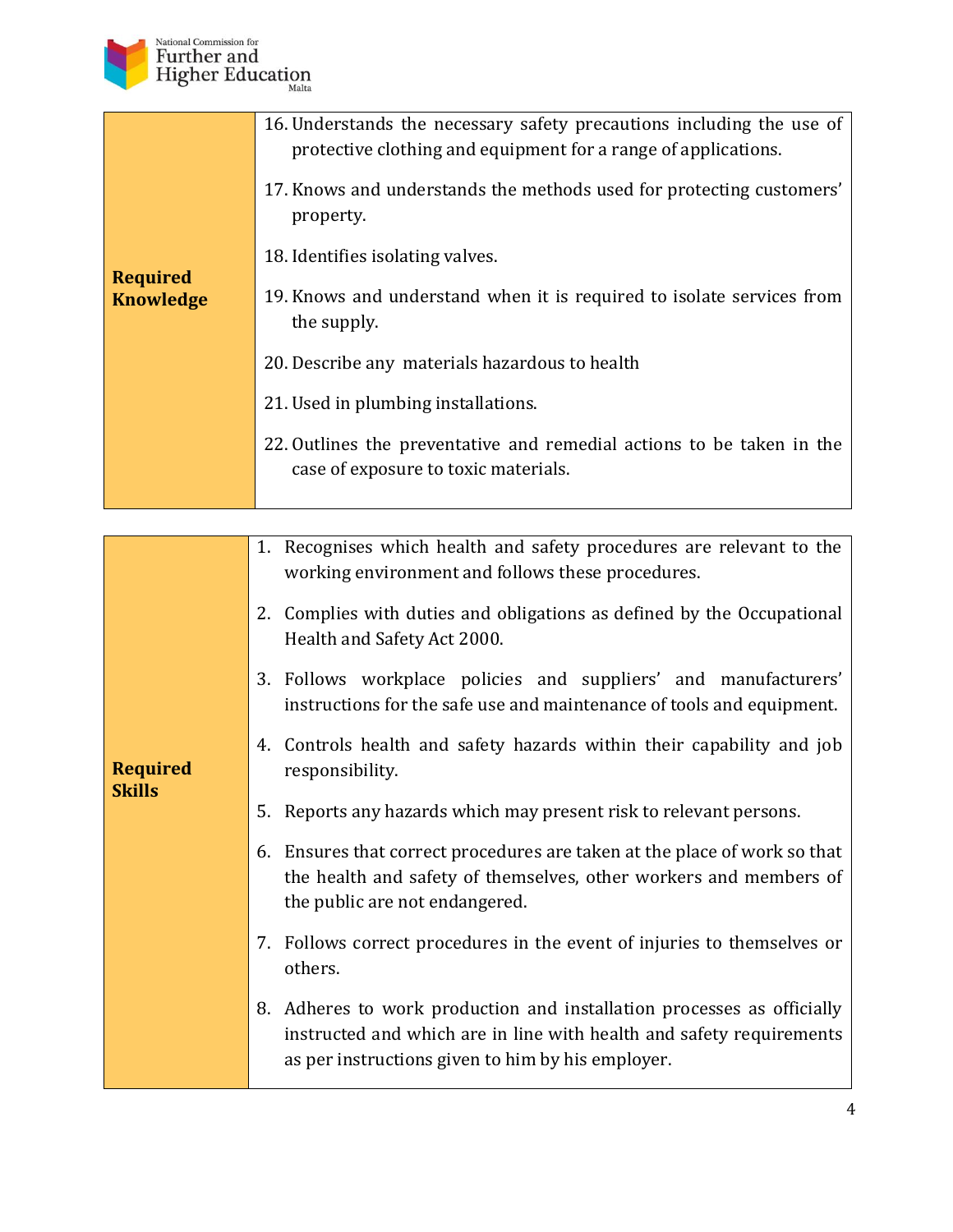

|                                  | 9. Applies the necessary skills to erect, use and dismantle access<br>equipment (at height less than 2m).<br>10. Complies with warning signs and sets up safety barriers around a |
|----------------------------------|-----------------------------------------------------------------------------------------------------------------------------------------------------------------------------------|
|                                  | plumbing hazard.                                                                                                                                                                  |
| <b>Required</b><br><b>Skills</b> | 11. Equips oneself with the appropriate protective clothing and safety<br>equipment for specific tasks and/or use of PPE provided to him by<br>employer.                          |
|                                  | 12. Locates and operates the isolating mechanisms and emergency stops<br>as applicable to disconnect a hydraulic system from its source.                                          |
|                                  | 13. Uses and stores material hazardous to health in a safe manner.                                                                                                                |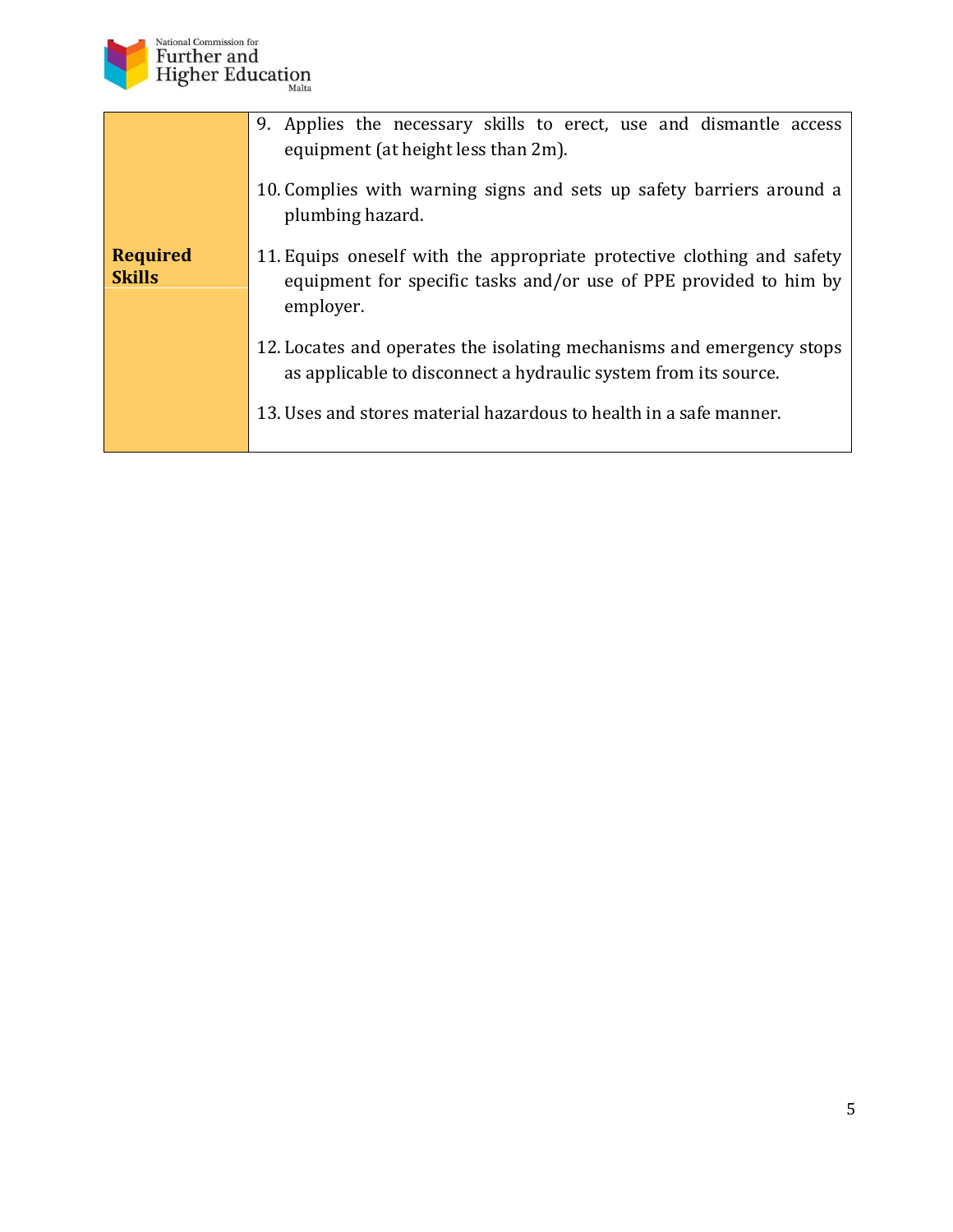

T

T

# **BAP: 202 Identify Systems, Equipment and Components**

| <b>Description</b><br>of Unit         | This unit is about applying the necessary preparations prior to work<br>being conducted. This unit is also about identifying the different<br>materials used for both installation and service and maintenance work. |
|---------------------------------------|----------------------------------------------------------------------------------------------------------------------------------------------------------------------------------------------------------------------|
|                                       |                                                                                                                                                                                                                      |
|                                       | The candidate must have the necessary knowledge and skills to:                                                                                                                                                       |
|                                       | 1. Identify and select copper pipe and fittings from given specifications.                                                                                                                                           |
| <b>Performance</b><br><b>Criteria</b> | 2. Identify and select steel pipe and fittings from given specifications.                                                                                                                                            |
|                                       | 3.<br>Identify and select plastic pipe and fittings from given specifications.                                                                                                                                       |
|                                       | Identify and select iron pipe fittings from given specifications.<br>4.                                                                                                                                              |
|                                       | Identify the different types of solder and flux used for copper pipe<br>5.<br>work.                                                                                                                                  |
|                                       | Identify and select sanitary accessories and fittings from given<br>6.<br>specifications.                                                                                                                            |
|                                       | Identify water storage tanks from given specifications.<br>7.                                                                                                                                                        |
|                                       | Identify and select various fittings from given specifications.<br>8.                                                                                                                                                |
|                                       |                                                                                                                                                                                                                      |

٦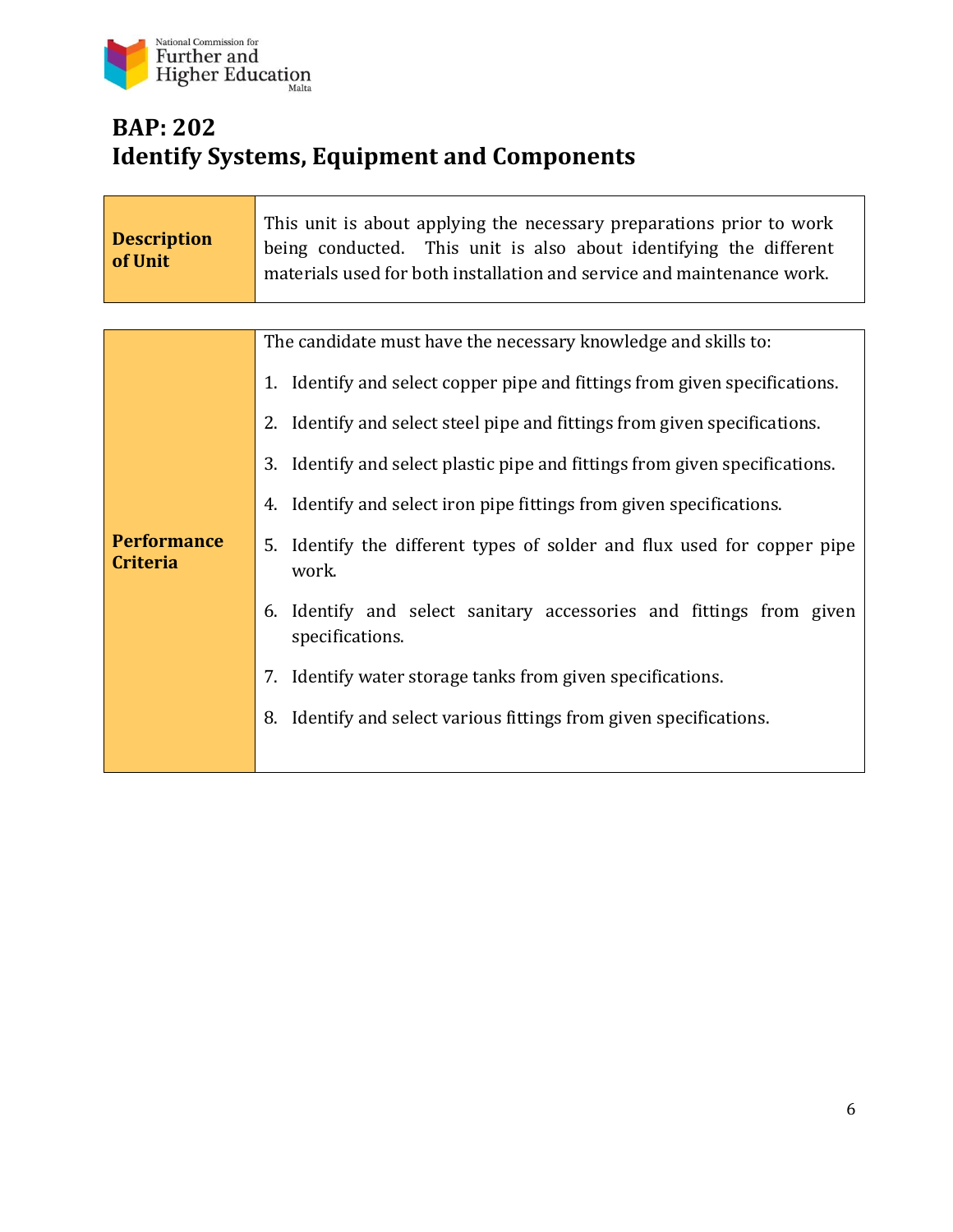

|                                     | 1. Knows and understands the range of materials, products and<br>procedures applicable to the relevant work and their benefits. |
|-------------------------------------|---------------------------------------------------------------------------------------------------------------------------------|
|                                     | 2. Knows and understands the basic functions of plumbing pipes.                                                                 |
|                                     | Knows and understands the basic functions and types of pipe fitting.<br>3.                                                      |
|                                     | 4. Knows and understands the different methods of connection.                                                                   |
|                                     | 5. Defines and understands the basic properties of pipe grades and sizes.                                                       |
|                                     | 6. Defines and understands the types of fittings, materials and<br>properties.                                                  |
|                                     | 7. Defines and understands the basic properties of steel pipe grades and<br>sizes.                                              |
|                                     | 8. Defines and understands the types of steel pipe fittings and properties.                                                     |
| <b>Required</b><br><b>Knowledge</b> | 9. Defines and understands the basic properties of plastic pipe types and<br>sizes.                                             |
|                                     | 10. Defines and understands the types of plastic pipe fittings, materials<br>and properties.                                    |
|                                     | 11. Defines and understands the basic properties of iron pipe types and<br>sizes.                                               |
|                                     | 12. Defines and understands the types of iron pipe fittings, materials and<br>properties.                                       |
|                                     | 13. States the basic properties and use of different types of solder and flux.                                                  |
|                                     | 14. Defines the basic properties and types of sanitary accessories and<br>fittings.                                             |
|                                     | 15. Knows and understands the basic properties and types of water<br>storage tanks.                                             |
|                                     | 16. States the basic properties of fixings including masonry, concrete and<br>timber.                                           |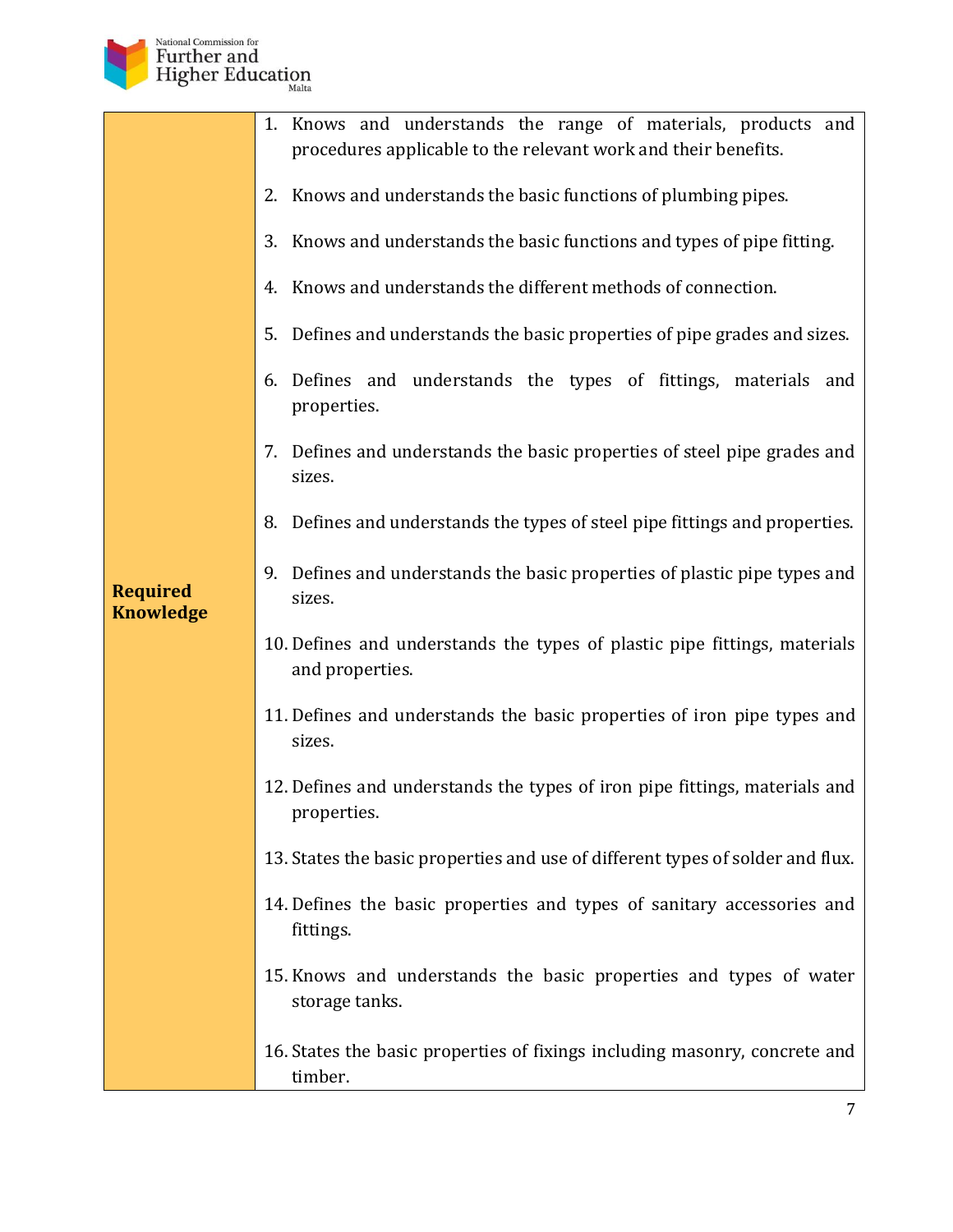

|                        | 1. Identifies the different types of materials, products, methods and<br>procedures applicable to the relevant work.     |
|------------------------|--------------------------------------------------------------------------------------------------------------------------|
|                        | 2. Identifies the relevant pipes and fittings for a required job.                                                        |
|                        | 3. Confirms that all materials, tools and equipment necessary for the<br>installation process are available as required. |
|                        | 4. Confirms that all material, tools and equipment are fit for their<br>intended purpose.                                |
|                        | 5. Assembles all the components through methods that conform to<br>industry requirements.                                |
|                        | 6. Connects components through methods that conform to industry<br>requirement.                                          |
| <b>Required Skills</b> | 7. Identifies and selects copper pipe and fittings from given<br>specifications.                                         |
|                        | 8. Identifies and selects steel pipe and fittings from given specifications.                                             |
|                        | 9. Identifies and selects plastic pipe and fittings from given<br>specifications.                                        |
|                        | 10. Identifies and selects iron pipe and fittings from given specifications.                                             |
|                        | 11. Distinguishes between the different types of pipe joining techniques<br>and materials.                               |
|                        | 12. Identifies and selects sanitary accessories and fittings from given<br>specifications.                               |
|                        | 13. Selects water storage tanks from given specifications.                                                               |
|                        | 14. Identifies and selects various fixings from given specifications.                                                    |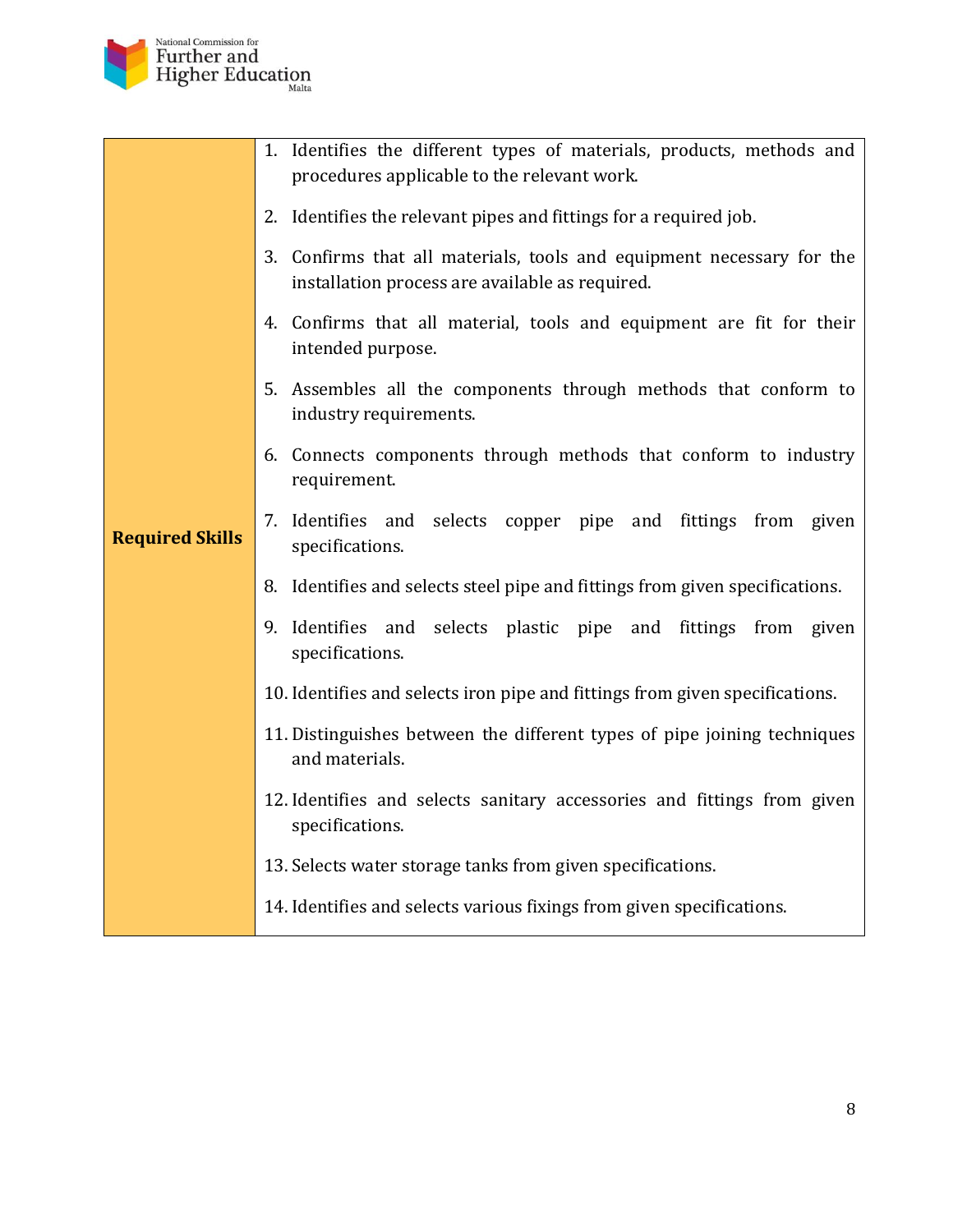

# **BAP: 203 Calculating, Positioning and Drawing**

| <b>Description</b><br>of Unit         | This unit is about understanding and applying dimensions from<br>drawings and calculating quantities in the preparation, costing and<br>estimation. |
|---------------------------------------|-----------------------------------------------------------------------------------------------------------------------------------------------------|
|                                       |                                                                                                                                                     |
|                                       | The candidate must have the necessary knowledge and skills to:                                                                                      |
|                                       | 1. Obtain and apply accurate dimensions from drawings of linear and<br>rectangular structures.                                                      |
| <b>Performance</b><br><b>Criteria</b> | Compile and apply overall linear dimensions from drawings.<br>2.                                                                                    |
|                                       | 3.<br>Calculate volumes from dimensions obtained from drawings and<br>water storage tanks.                                                          |
|                                       | Measure and apply domestic pipe work systems from drawings.<br>4.                                                                                   |
|                                       |                                                                                                                                                     |
|                                       | Comprehends calculations involving volume.<br>1.                                                                                                    |
|                                       | 2. Comprehends compilations of overall linear dimensions from<br>drawings.                                                                          |
| <b>Required</b><br><b>Knowledge</b>   | 3.<br>Comprehends calculations involving quantities and costs of materials.                                                                         |
|                                       | Defines which tools and equipment are used to set out domestic pipe<br>4.<br>work systems.                                                          |
|                                       | Knows and explains the correct procedure for setting out domestic<br>5.<br>pipe work systems.                                                       |
|                                       | Understands and identifies scale working drawings from plans.<br>6.                                                                                 |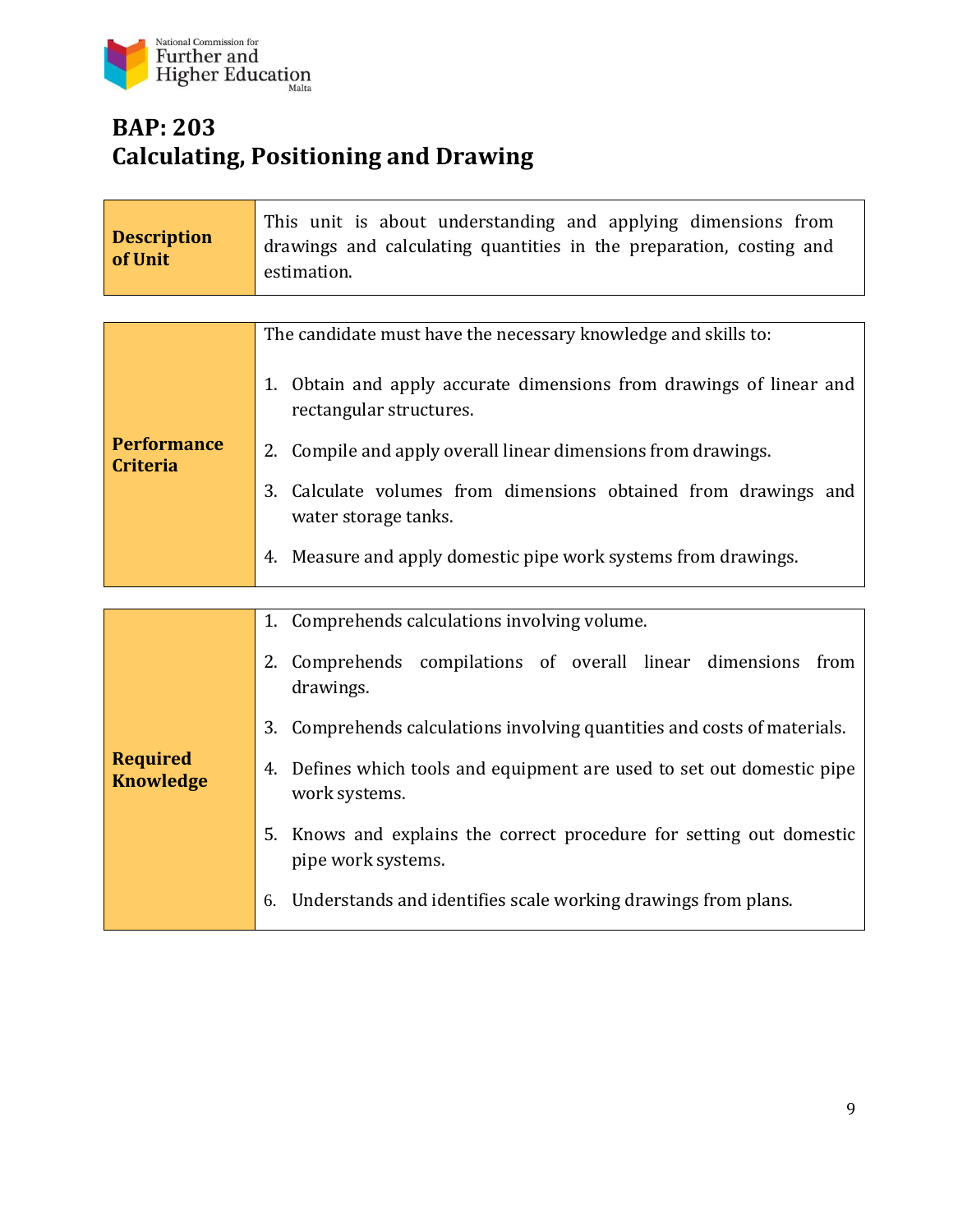

| <b>Required Skills</b> | 1. Translates drawings of linear and rectangular structures to accurate<br>dimensions. |
|------------------------|----------------------------------------------------------------------------------------|
|                        | 2. Translates and calculates volumes obtained from drawings of water<br>storage tanks. |
|                        | 3. Calculates the quantity and cost of materials needed from set<br>drawings.          |
|                        | 4. Translates measurements from drawings and sets out domestic pipe<br>work systems.   |
|                        | Applies working drawings from available plans.<br>5.                                   |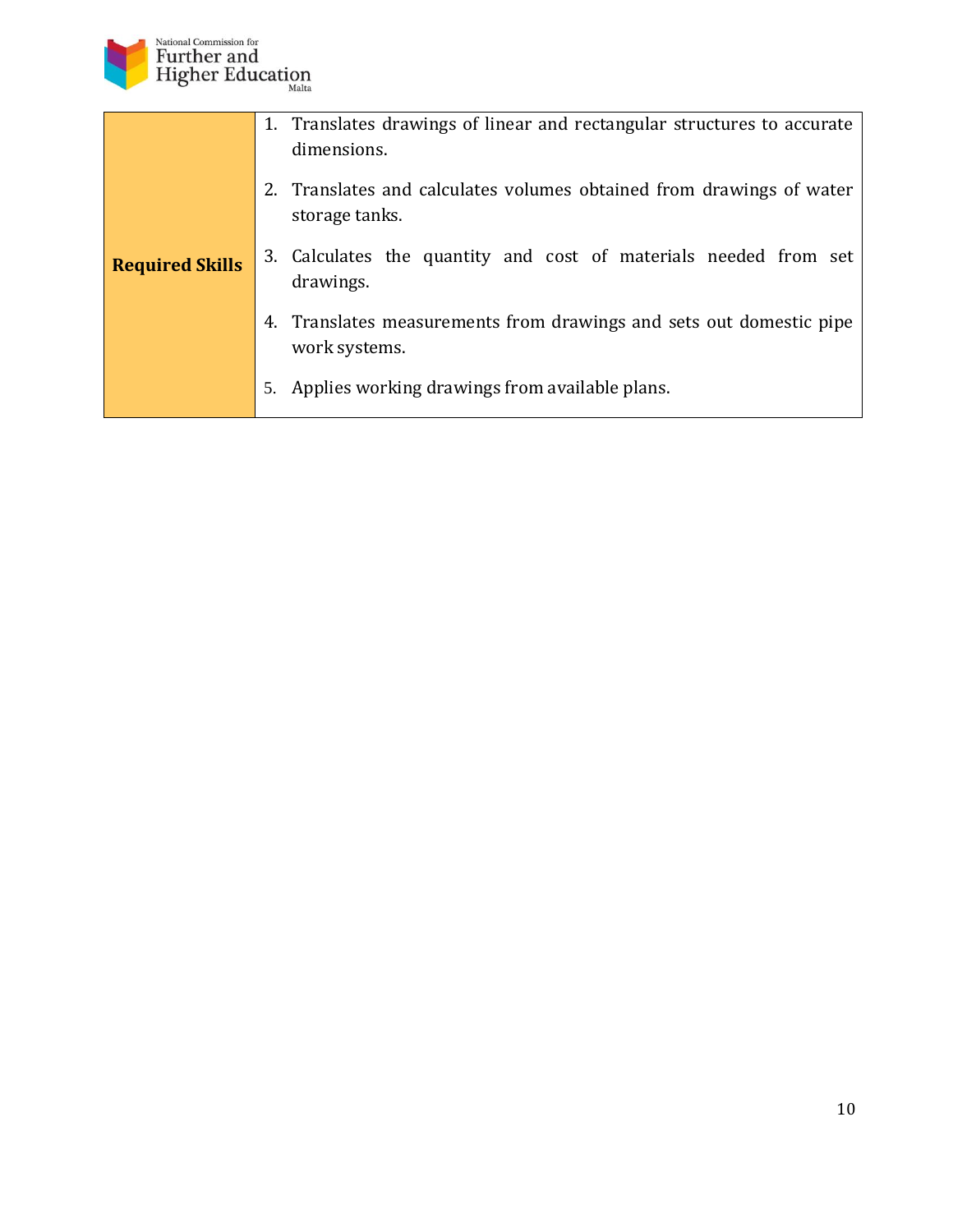

## **BAP: 204 Identifying and Applying Systems, Equipment and Components**

| <b>Description</b><br>of Unit         | This Unit is about selecting and using hand tools in a correct and safe<br>manner. It is also about positioning pipe runs and pipe work for domestic<br>plumbing services. This Unit also deals with fixing and connecting<br>accessories for domestic water services. |
|---------------------------------------|------------------------------------------------------------------------------------------------------------------------------------------------------------------------------------------------------------------------------------------------------------------------|
|                                       | The candidate must have the appropriate knowledge and skills to:                                                                                                                                                                                                       |
|                                       | 1. Identify, use, clean and store basic hand tools for installation of<br>domestic cold water supply to a tap.                                                                                                                                                         |
|                                       | 2. Identify, use, clean and store portable power tools.                                                                                                                                                                                                                |
|                                       | Position pipe runs and install pipe work for domestic cold water<br>3.<br>supply tap.                                                                                                                                                                                  |
|                                       | 4. Hand bend pipe work to fit pipe runs.                                                                                                                                                                                                                               |
|                                       | 5. Fix plumbing accessories to walls.                                                                                                                                                                                                                                  |
|                                       | 6. Finish pipe work into accessories.                                                                                                                                                                                                                                  |
| <b>Performance</b><br><b>Criteria</b> | 7. Identify, use, clean and store basic hand tools to install domestic water<br>services.                                                                                                                                                                              |
|                                       | 8. Position pipe runs and install copper pipe work for domestic water<br>services.                                                                                                                                                                                     |
|                                       | 9. Position pipe runs and install steel pipe work for domestic water<br>services.                                                                                                                                                                                      |
|                                       | 10. Position pipe runs and install plastic pipe work for domestic water<br>services.                                                                                                                                                                                   |
|                                       | 11. Install storage tanks and sanitary fittings.                                                                                                                                                                                                                       |
|                                       | 12. Finish pipe work into a storage tank and sanitary fittings.                                                                                                                                                                                                        |
|                                       | 13. Identify, use clean and maintain portable heating equipment.                                                                                                                                                                                                       |
|                                       |                                                                                                                                                                                                                                                                        |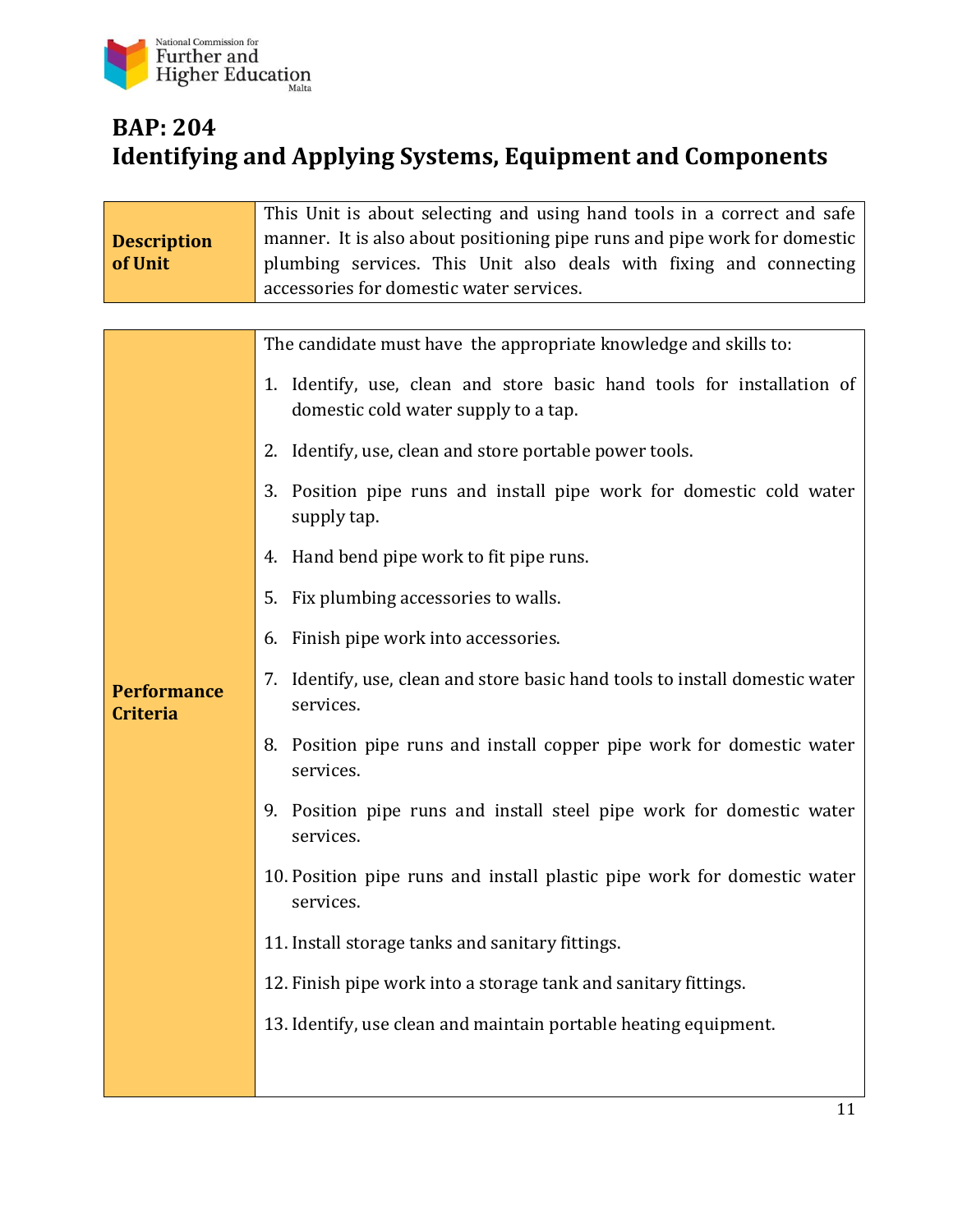

| <b>Performance</b><br><b>Criteria</b> | 14. Position pipe runs and install sanitary pipe work for domestic<br>services.<br>15. Finish sanitary pipe work into fittings.       |
|---------------------------------------|---------------------------------------------------------------------------------------------------------------------------------------|
|                                       |                                                                                                                                       |
|                                       | 1. Names pipe bending equipment.                                                                                                      |
|                                       | 2. Explains how to use and maintain pipe bending equipment.                                                                           |
|                                       | 3. Lists pipe threading equipment.                                                                                                    |
|                                       | 4. Explains how to use and maintain pipe threading equipment.                                                                         |
| <b>Required</b><br><b>Knowledge</b>   | Names the types of pipe, fittings and jointing systems used for<br>5.<br>sanitary pipe work.                                          |
|                                       | Understands manufacturers' instructions and the use of the various<br>6.<br>types of equipment, pipes, jointing systems and fittings. |
|                                       | 7. Identifies and understands the range of floor, wall and ceiling building<br>materials used in domestic buildings.                  |

| <b>Required Skills</b> | 1. Confirms that materials, tools and equipment required are fit for<br>their intended purpose.                  |
|------------------------|------------------------------------------------------------------------------------------------------------------|
|                        | 2. Identifies, use, clean and store the basic hand tools used to install<br>domestic cold water supply to a tap. |
|                        | 3. Identifies, use, clean and store portable power tools.                                                        |
|                        | 4. Positions pipe runs and install pipe work for a domestic cold water<br>supply to tap.                         |
|                        | 5. Fixes system components to conform to the system to industry<br>requirements.                                 |
|                        | 6. Hand bends pipe work to fit pipe run.                                                                         |
|                        | 7. Positions pipe work to accessories.                                                                           |
|                        | 8.<br>Applies plumbing accessories to wall.                                                                      |
|                        |                                                                                                                  |